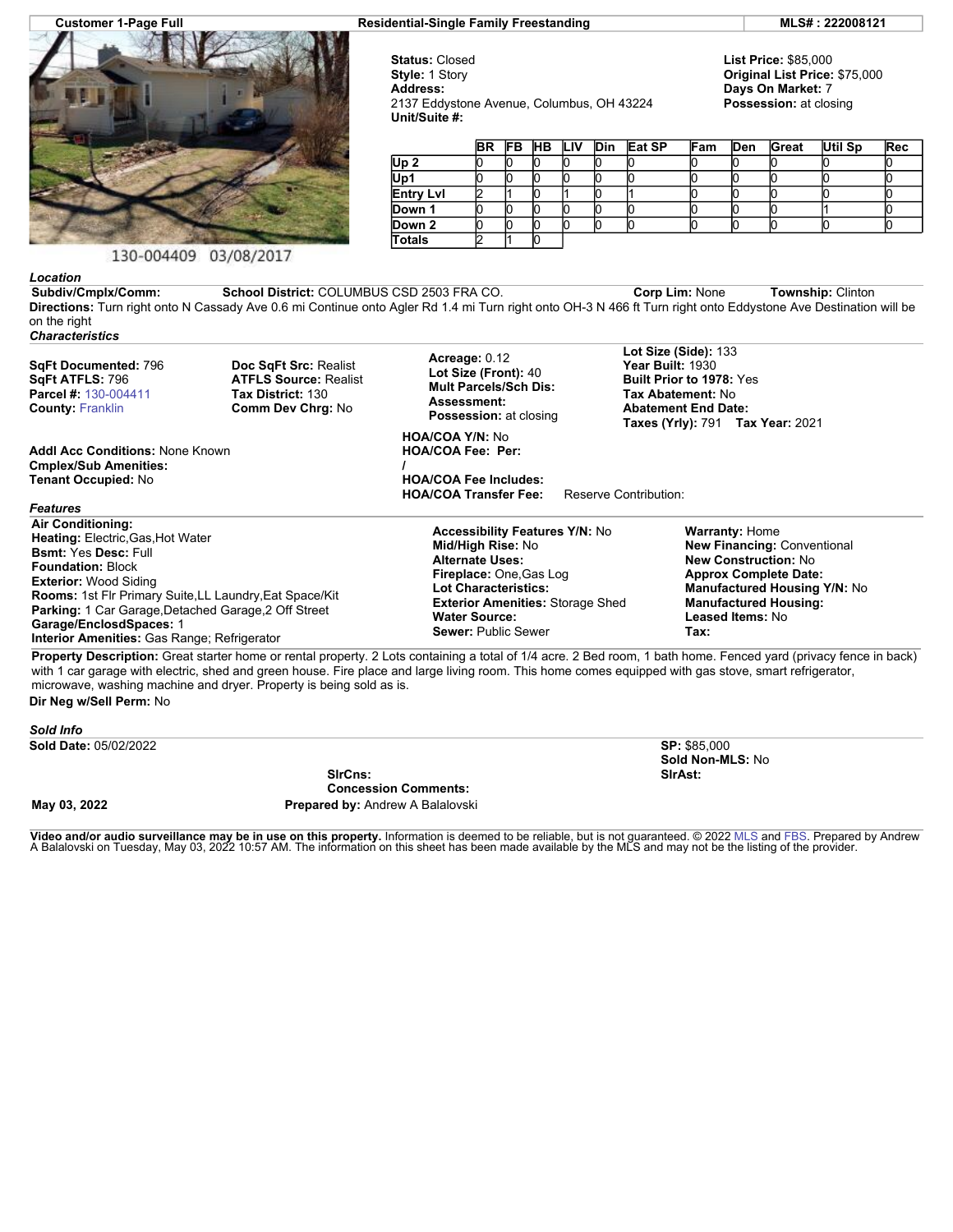



**IMG\_5397 IMG\_5398**









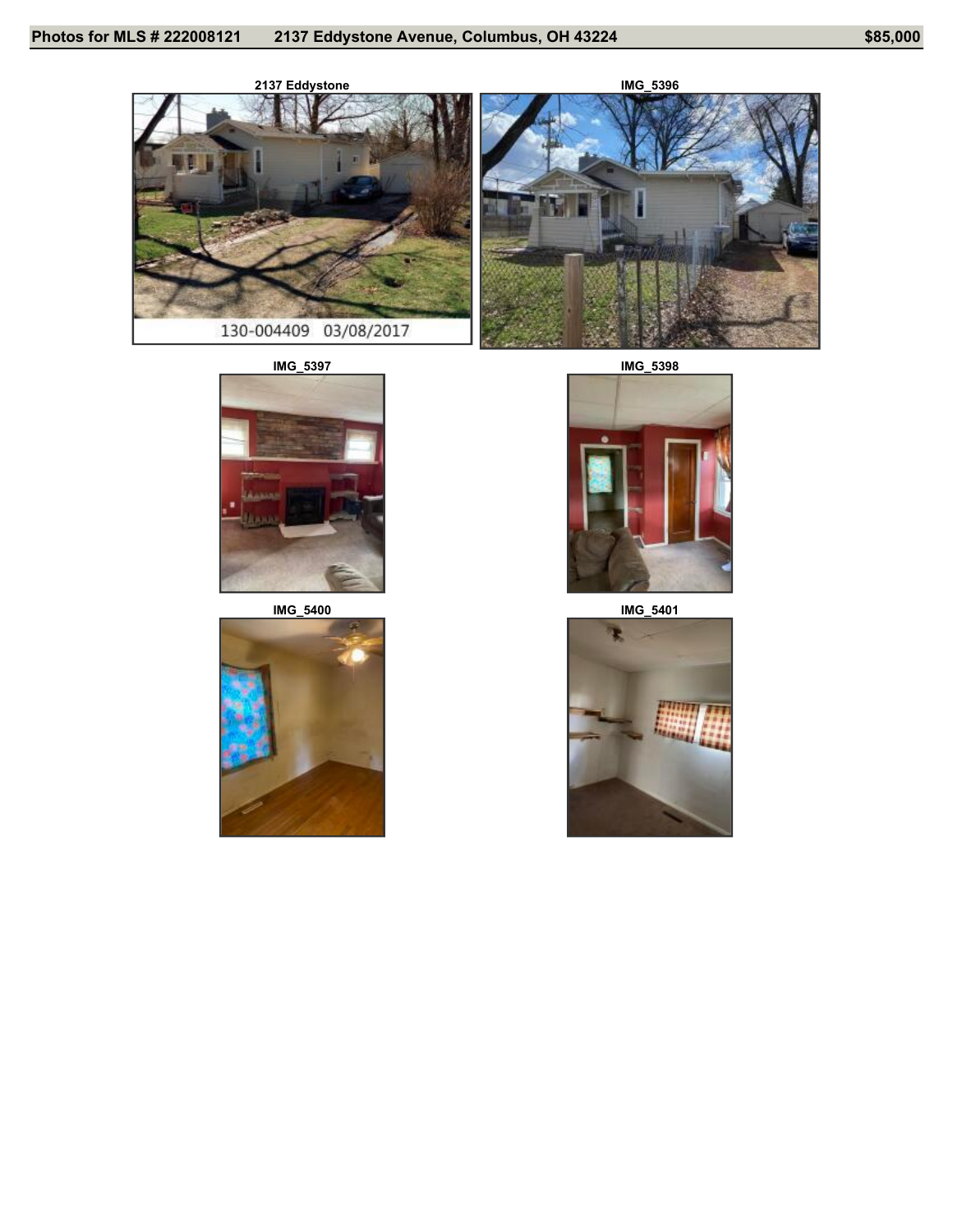

**IMG\_5406 IMG\_5407**





и,